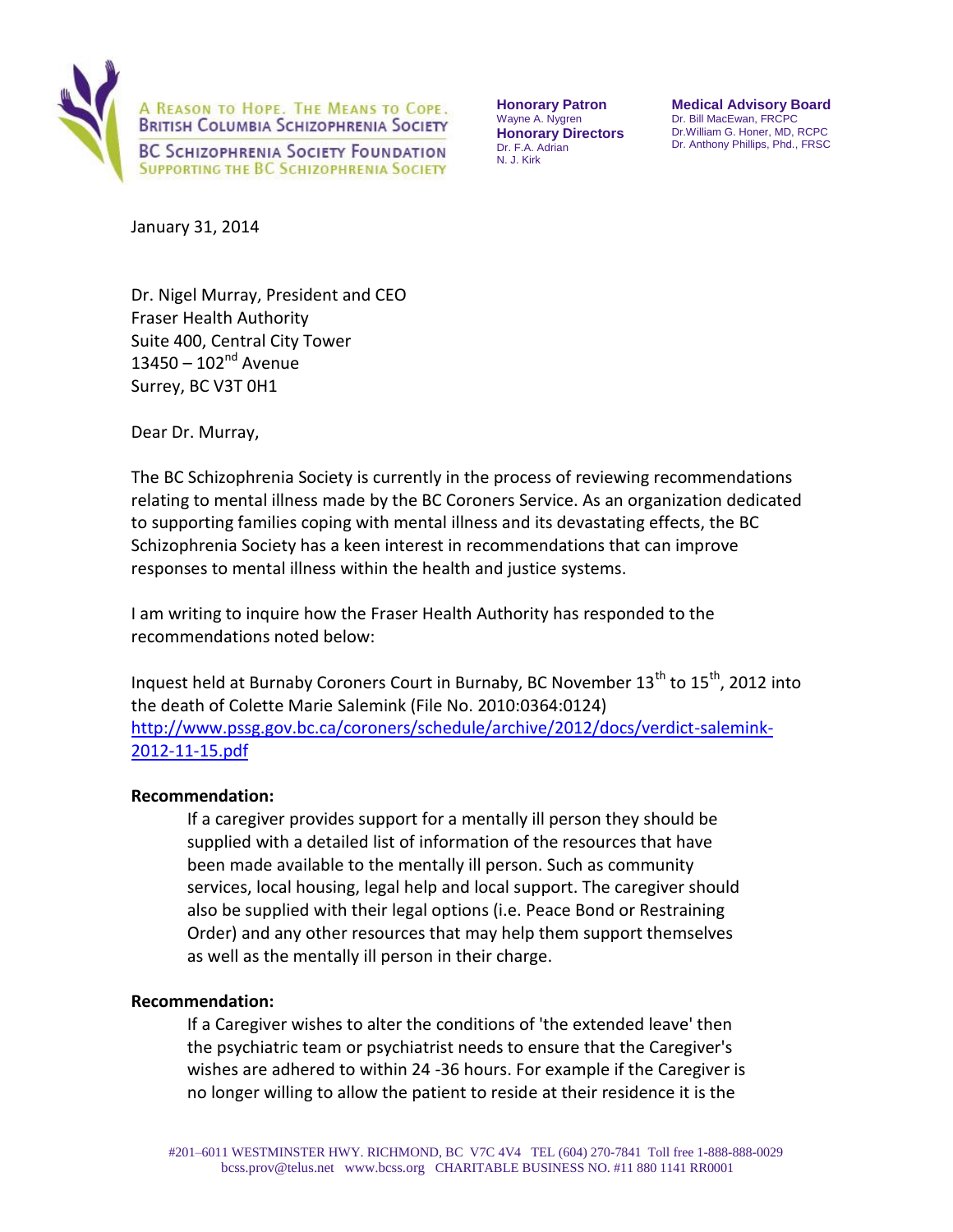duty of the team to immediately find alternative accommodations. An updated Form 20 needs to be completed and submitted to all necessary parties (i.e. CPIC, Prime and medical authorities) within 48 to 72 hours.

Inquest held at Coroners Court in Burnaby, BC November  $8^{th}$  to  $10^{th}$  and  $12^{th}$ , 2010 into the death of Jasdeep Sandhu (File No. 2008:276:941) [http://www.pssg.gov.bc.ca/coroners/schedule/archive/2010/docs/verdict-sandhu-2008-](http://www.pssg.gov.bc.ca/coroners/schedule/archive/2010/docs/verdict-sandhu-2008-0276-0941.pdf) [0276-0941.pdf](http://www.pssg.gov.bc.ca/coroners/schedule/archive/2010/docs/verdict-sandhu-2008-0276-0941.pdf)

### **Recommendation:**

We recommend that Fraser Health Authority, upon patient discharge, provide support to patients to return safely home by calling family, proving bus tickets and schedules, etc.

*Coroner's Comment: The jury heard evidence as to the circumstances surrounding Mr. Sandhu's departure from the ER after discussions with the charge nurse. Testimony was also heard as to the somewhat variable practices followed by nursing staff in determining whether a patient can safely return home after discharge.* 

Inquest held at the Coroners Court in Burnaby, BC June  $1<sup>st</sup>$  to  $10<sup>th</sup>$ , 2009 into the death of Ross Alexander Allan (File No. 2008:0369:0149)

[http://www.pssg.gov.bc.ca/coroners/schedule/archive/2009/docs/verdict-allan-10-june-](http://www.pssg.gov.bc.ca/coroners/schedule/archive/2009/docs/verdict-allan-10-june-2009.pdf)[2009.pdf](http://www.pssg.gov.bc.ca/coroners/schedule/archive/2009/docs/verdict-allan-10-june-2009.pdf)

# **Recommendation:**

That all members of the health care team are trained that all MHA patients are for the most part, unable to provide true and accurate information on themselves. Therefore, the team must obtain and chart relevant collateral information from the family and/or other sources.

# **Recommendation:**

That the Mental Health Act be revised to allow at the Psychiatrist's discretion, family members access to information, diagnosis, and inclusion in the treatment plan.

### **Recommendation:**

That a patient's family or contact person is notified as soon as possible when a patient is determined to be missing as per Code Yellow Stage One procedure.

Inquest held at the Supreme Court of British Columbia in Vernon, BC November  $12<sup>th</sup>$  to 14<sup>th</sup>, 2008 into the death of Christopher Paul Klim (File No. 2007:0562:0069) [http://www.pssg.gov.bc.ca/coroners/schedule/archive/2008/docs/verdict-klim-file-07-](http://www.pssg.gov.bc.ca/coroners/schedule/archive/2008/docs/verdict-klim-file-07-562-0069.pdf) [562-0069.pdf](http://www.pssg.gov.bc.ca/coroners/schedule/archive/2008/docs/verdict-klim-file-07-562-0069.pdf)